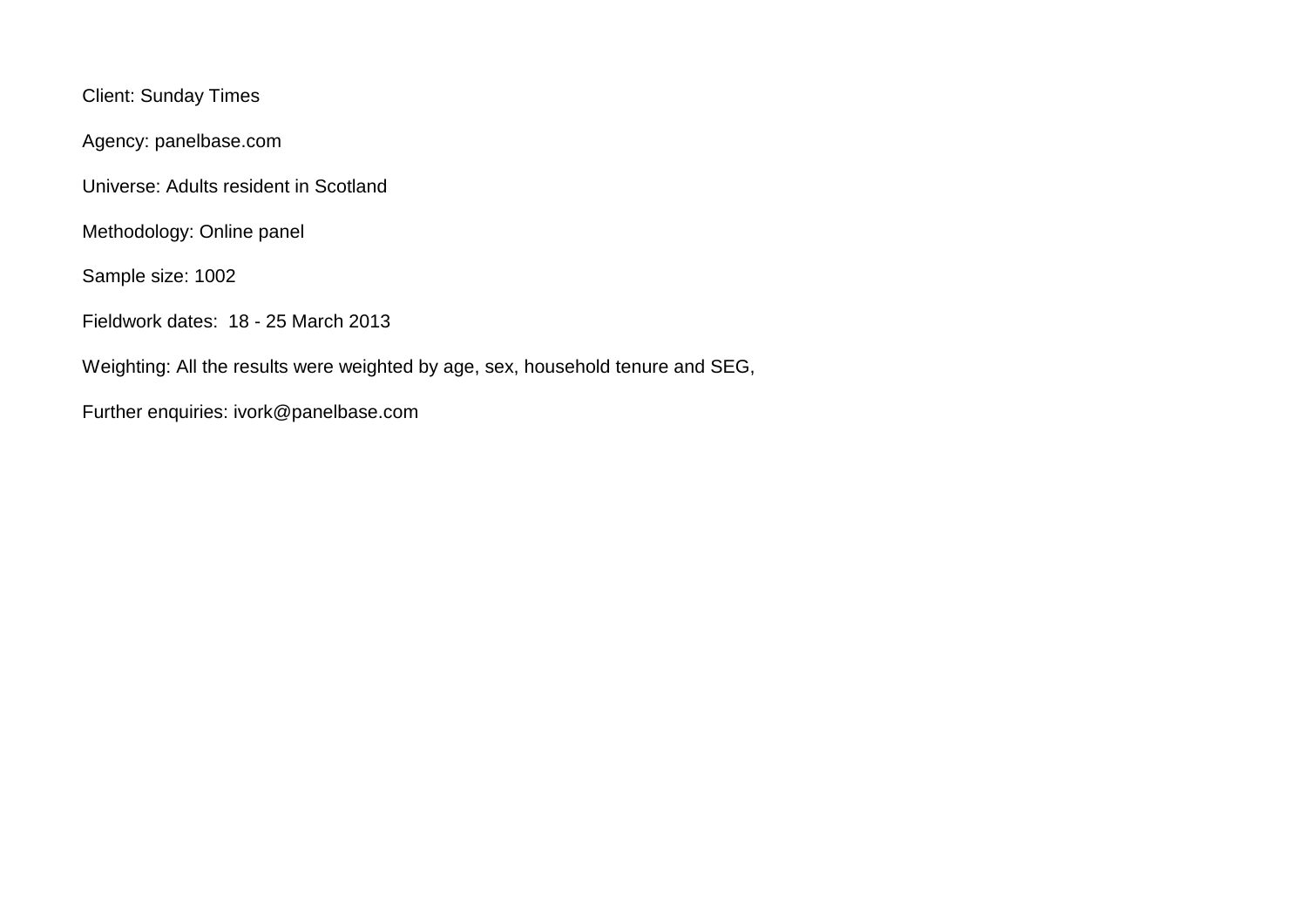| Base: 1002                                          |                    | Total          |              | Q1. Please select<br>your gender. | Gender x Age    |                     |               |                   |                       |                 |                                |                             | Q16. Is the home you live in    |            | Q9. What religion, religious denomination or body do you belong to? |                                |                             |                                |                      |         |          |          |                      |              |               |                         |  |
|-----------------------------------------------------|--------------------|----------------|--------------|-----------------------------------|-----------------|---------------------|---------------|-------------------|-----------------------|-----------------|--------------------------------|-----------------------------|---------------------------------|------------|---------------------------------------------------------------------|--------------------------------|-----------------------------|--------------------------------|----------------------|---------|----------|----------|----------------------|--------------|---------------|-------------------------|--|
|                                                     |                    |                | Male         | Female                            | Male x<br>18-34 | Male ><br>$35 - 54$ | Male<br>$55+$ | Female x<br>18-34 | Female ›<br>$35 - 54$ | Female<br>$55+$ | Owned<br>being<br>bough        | Rented<br>from a<br>private | Rented<br>from<br>local         | Other      | Church<br>of<br>Scotland                                            | Roman                          | Other<br>Catholic Christian | Buddhist                       | Hindu                | Jewish  | Muslim   | Sikh     | Another<br>Religion  | None         | Unsure        | Don't<br>want to<br>say |  |
| Total                                               |                    | 1002<br>(1002) | 473<br>(482) | 529<br>(520)                      | 140<br>(135)    | 184<br>(193)        | 148<br>(154)  | 147<br>(153)      | 192<br>(199)          | 189<br>(168)    | on a<br>mortga<br>665<br>(677) | landlord i<br>63<br>(153)   | authority<br>or<br>245<br>(151) | 28<br>(21) | 320<br>(302)                                                        | 127<br>(122)                   | 100<br>(106)                | $\mathbf{A}$<br>(8)            | (7)                  | (2)     | (11)     | (1)      | 22<br>(19)           | 395<br>(404) | (8)           | 13<br>(12)              |  |
|                                                     |                    | 100%           | 100%         | 100%                              | 100%            | 100%                | 100%          | 100%              | 100%                  | 100%            | 100%                           | 100%                        | 100%                            | 100%       | 100%                                                                | 100%                           | 100%                        | 100%                           | 100%                 | 100%    | 100%     | 100%     | 100%                 | 100%         | 100%          | 100%                    |  |
| Q9. What religion, religious                        | ase:               | 1002           | 473          | 529                               | 140             | 184                 | 148           | 147               | 192                   | 189             | 665                            | 63                          | 245                             | 28         | 320                                                                 | 127                            | 100                         |                                |                      |         |          |          | 22                   | 395          |               | 13                      |  |
| denomination or body do<br>you belong to?           | Church of Scotland | (1002)<br>320  | (482)<br>128 | (520)<br>192                      | (135)<br>-14    | (193)<br>50         | (154)<br>64   | (153)<br>24       | (199)<br>65           | (168)<br>102    | (677)<br>237                   | (153)<br>12                 | (151)<br>60                     | (21)<br>12 | (302)<br>320                                                        | (122)                          | (106)<br>0                  | (8)<br>$\mathbf{0}$            | (7)                  | $(2)$ : | (11)     | (1)      | (19)                 | (404)        | $(8)$ :       | (12)                    |  |
|                                                     | Roman Catholic     | 32%<br>127     | 27%<br>70    | 36%<br>57                         | 10%<br>18       | 27%<br>33           | 43%<br>19     | 17%<br>18         | 34%<br>20             | 54%             | 36%<br>75                      | 18%                         | 24%<br>44                       | 42%        | 100%                                                                | 127                            |                             | <sup>o</sup><br>0 <sub>1</sub> | $\Omega$             |         | $\Omega$ |          |                      |              | O<br>$\Omega$ |                         |  |
|                                                     |                    | 13%            | 15%          | 11%                               | 13%             | 18%                 | 13%           | 12%               | 10%                   | 10%             | 11%                            | 7%                          | 18%                             | 10%        | $\Omega$                                                            | 100%                           |                             | $\mathbf{0}$                   |                      |         |          |          |                      |              |               |                         |  |
|                                                     | Other Christian    | 100<br>10%     | 52<br>11%    | 48<br>9%                          | 16<br>11%       | 8%                  | 21<br>14%     | 4%                | 16<br>8%              | 26<br>14%       | 67<br>10%                      | 9%                          | 27<br>11%                       |            | $\Omega$                                                            | $\bf{o}$                       | 100<br>100%                 | $\mathbf 0$<br>$\Omega$        | $\Omega$<br>$\Omega$ |         | $\Omega$ |          | $\Omega$<br>$\Omega$ |              | $\Omega$      | $\Omega$                |  |
|                                                     | Another Religion   | 22<br>2%       | 2%           | 15<br>3%                          | 2%              | 1%                  | 1%            | $1\%$             | 4%                    | 4%              | $< 1\%$                        | 2%                          | 15<br>6%                        | 6%         | $\Omega$<br>$\Omega$                                                | Ω.                             |                             | 0 <sup>1</sup><br>O.           | $\Omega$<br>$\Omega$ |         | $\Omega$ |          | 22<br>100%           |              | $\Omega$      |                         |  |
|                                                     | Muslim             | < 1%           | 1%           | < 1%                              | 2%              | 1%                  | $\Omega$      | 2%                | < 1%                  |                 | < 1%                           | $< 1\%$                     | 1%                              | 2%         | $\Omega$                                                            | 0.<br>n.                       |                             | $\Omega$<br>O                  | $\Omega$             |         | 100%     | n        | $\Omega$             |              | $\Omega$      |                         |  |
|                                                     | <b>Buddhist</b>    |                |              |                                   |                 |                     |               |                   |                       |                 |                                |                             |                                 |            |                                                                     | 0.                             |                             |                                |                      |         |          |          |                      |              |               |                         |  |
|                                                     | Hindu              | < 1%           | $1\%$        | < 1%                              | 2%              |                     |               | 1%<br>n           | $\Omega$<br>$\Omega$  |                 | $< 1\%$                        | 4%                          | $\Omega$<br>$\mathbf{0}$        |            | $\Omega$<br>$\Omega$                                                | $\Omega$                       |                             | 100%                           |                      |         |          | O        | $\Omega$             |              |               |                         |  |
|                                                     | Jewish             | 1%             | < 1%         | < 1%                              | 2%              | < 1%                |               | $< 1\%$           | 0                     |                 | < 1%                           | 3%                          | 0<br>$\mathbf{0}$               | 2%         | $\Omega$<br>$\mathbf{0}$                                            | $\mathbf{a}$<br>0 <sup>1</sup> | $\mathbf{0}$                | o.<br>$\Omega$                 | 100%                 |         | $\Omega$ |          | $\Omega$             |              | $\mathbf{o}$  |                         |  |
|                                                     |                    | 1%             |              | < 1%                              |                 |                     |               |                   | $< 1\%$               | < 1%            | $< 1\%$                        |                             | $\bf{0}$                        |            | $\Omega$                                                            |                                |                             | <sup>0</sup>                   |                      | 100%    |          |          |                      |              |               |                         |  |
|                                                     | Sikh               | < 1%           | $\Omega$     | < 1%                              | $\Omega$        | $\mathbf{0}$        | $\Omega$      | $< 1\%$           | $\mathbf{0}$          |                 | < 1%                           | $\mathbf{0}$                | $\Omega$<br>$\Omega$            |            | $\Omega$<br>$\mathbf{0}$                                            | 0.<br>$\mathbf{0}$             | $\Omega$<br>$\mathbf{0}$    | $\mathbf{0}$<br>$\Omega$       | $\Omega$             |         | $\Omega$ | 100%     | $\Omega$             |              | $\Omega$      | οl                      |  |
|                                                     | None               | 395<br>39%     | 194<br>41%   | 201<br>38%                        | 76<br>54%       | 79<br>43%           | 39<br>26%     | 88<br>60%         | 79<br>41%             | 34<br>18%       | 259<br>39%                     | 34<br>54%                   | 91<br>37%                       | 11<br>39%  | $\Omega$                                                            |                                |                             | $\mathbf{0}$                   |                      |         |          |          |                      | 395<br>100%  |               |                         |  |
|                                                     | Unsure             |                |              |                                   |                 |                     |               |                   |                       |                 |                                |                             |                                 |            | $\Omega$                                                            | n.                             | $\Omega$                    | 0.<br>n.                       | $\Omega$<br>$\Omega$ |         | $\Omega$ |          |                      |              |               |                         |  |
|                                                     | Don't want to say  | < 1%<br>-13    | < 1%         | < 1%                              | $< 1\%$         | 1%                  | $\bf{0}$      | $< 1\%$           | $< 1\%$               | 1%              | $< 1\%$                        | $< 1\%$                     | $< 1\%$                         |            | o                                                                   | $\Omega$                       | $\mathbf{a}$                | $\mathbf{0}$                   | $\Omega$             |         | $\Omega$ | O        | $\Omega$             | n.           | 100%          | $\Omega$<br>13          |  |
|                                                     |                    | 1%             | 2%           | < 1%                              | 3%              | < 1%                | 2%            | 1%                | 1%                    |                 | 1%                             | < 1%                        | 2%                              |            | $\Omega$                                                            |                                |                             |                                |                      |         |          |          |                      |              |               | 100%                    |  |
| Q10. Do you believe that                            | Base:              | 1002           | 473          | 529                               | 140             | 184                 | 148           | 147               | 192                   | 189             | 665                            | 63                          | 245                             | 28         | 320                                                                 | 127                            | 100                         |                                |                      |         |          |          | 22                   | 395          |               | 13                      |  |
| Jesus Christ was a real<br>person who died and came | Yes                | (1002)<br>296  | (482)<br>137 | (520)<br>159                      | (135)<br>35     | (193)<br>52         | (154)<br>51   | (153)<br>25       | (199)<br>62           | (168)<br>-72    | (677)<br>178                   | (153)<br>16                 | (151)<br>93                     | (21)       | (302)<br>117                                                        | (122)<br>84                    | (106)<br>61                 | (8)                            | (7)                  | (2)     | (11)     | (1)      | (19)<br>12           | (404)<br>18  | (8)           | (12)                    |  |
| back to life and was the sor                        |                    | 30%            | 29%          | 30%                               | 25%             | 28%                 | 34%           | 17%               | 32%                   | 38%             | 27%                            | 25%                         | 38%                             | 31%        | 37%                                                                 | 67%                            | 61%                         | 15%                            | 36%                  |         |          |          | 56%                  | 5%           | 10%           | 6%                      |  |
| of God?                                             | No                 | 439<br>44%     | 237<br>50%   | 202<br>38%                        | 81<br>58%       | 94<br>51%           | 61<br>41%     | 79<br>54%         | 67<br>35%             | 56<br>29%       | 299<br>45%                     | 35<br>56%                   | 91<br>37%                       | 50%        | 73<br>23%                                                           | 18<br>14%                      | 23<br><b>23%</b>            | 44%                            | 22%                  | 100%    | 62%      | 100%     | 14%                  | 302<br>77%   | 57%           | 48%                     |  |
|                                                     | Don't know         | 240            | 89           | 151                               | 21              | 35                  | 33            | 41                | 58                    |                 | 165                            |                             | 58                              |            | 113                                                                 | 24                             | 15                          |                                |                      |         |          |          |                      | - 73         |               |                         |  |
|                                                     |                    | 24%            | 19%          | 28%                               | 15%             | 19%                 | 22%           | 28%               | 30%                   | 27%             | 25%                            | 17%                         | 24%                             | 19%        | 35%                                                                 | 19%                            | 16%                         | 14%                            | 42%                  |         | 38%      | $\Omega$ | 27%                  | 18%          | 33%           | 5%                      |  |
|                                                     | Won't say          | 27<br>3%       | 10<br>2%     | 17<br>3%                          | 2%              | 1%                  | 3%            | 2%                | 3%                    | <b>5%</b>       | 23<br>3%                       | 2%                          | 1%                              |            | 17<br>5%                                                            | < 1%                           | < 1%                        | 27%                            |                      |         |          | $\bf{0}$ | 3%                   | < 1%         | $\Omega$      | 41%                     |  |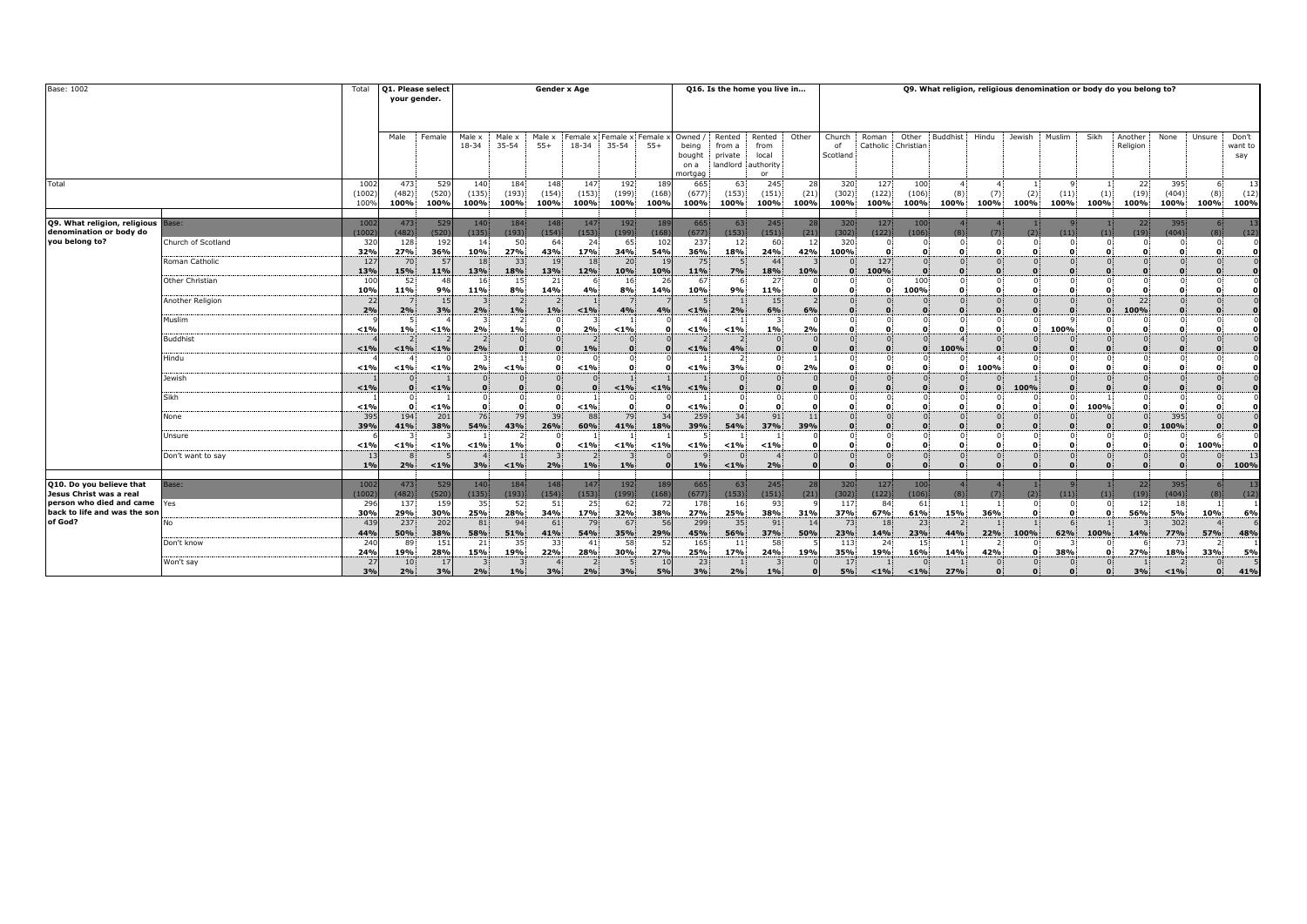| Base: 1002                                                                                                           |                                                              | Total                 | your gender.         | Q1. Please select        | <b>Gender x Age</b>  |                         |                      |                            |                         |                       |                                             | Q16. Is the home you live in            |                                            |                      | Q9. What religion, religious denomination or body do you belong to? |                      |                      |             |                 |             |              |             |                     |                      |             |                         |
|----------------------------------------------------------------------------------------------------------------------|--------------------------------------------------------------|-----------------------|----------------------|--------------------------|----------------------|-------------------------|----------------------|----------------------------|-------------------------|-----------------------|---------------------------------------------|-----------------------------------------|--------------------------------------------|----------------------|---------------------------------------------------------------------|----------------------|----------------------|-------------|-----------------|-------------|--------------|-------------|---------------------|----------------------|-------------|-------------------------|
|                                                                                                                      |                                                              |                       | Male                 | Female                   | Male x<br>18-34      | Male x<br>$35 - 54$     | Male x<br>$55+$      | Female x Female x<br>18-34 | 35-54                   | Female<br>$55+$       | Owned<br>being<br>bought<br>on a<br>nortgag | Rented<br>from a<br>private<br>landlord | Rented<br>from<br>local<br>authority<br>or | Other                | Church<br>of<br>Scotland                                            | Roman<br>Catholic    | Other<br>Christian   | Buddhist    | Hindu           | Jewish      | Muslim       | Sikh        | Another<br>Religion | None                 | Unsure      | Don't<br>want to<br>say |
| Total                                                                                                                |                                                              | 100<br>(1002)<br>100% | 473<br>(482)<br>100% | 52<br>(520)<br>100%      | 140<br>(135)<br>100% | 184<br>(193)<br>100%    | 148<br>(154)<br>100% | 147<br>(153)<br>100%       | 192<br>(199)<br>100%    | 18<br>(168)<br>100%   | 665<br>(677)<br>100%                        | (153)<br>100%                           | 245<br>(151)<br>100%                       | (21)<br>100%         | 320<br>(302)<br>100%                                                | 127<br>(122)<br>100% | 100<br>(106)<br>100% | (8)<br>100% | (7)             | (2)<br>100% | (11)         | (1)<br>100% | 22<br>(19)<br>100%  | 395<br>(404)<br>100% | (8)<br>100% | (12)<br>100%            |
|                                                                                                                      |                                                              |                       |                      |                          |                      |                         |                      |                            |                         |                       |                                             |                                         |                                            |                      |                                                                     |                      |                      |             | 100%            |             | 100%         |             |                     |                      |             |                         |
| Q11. Other than ceremonies Base:                                                                                     |                                                              | 100                   | 473                  | 529                      | 140                  | 184                     | 148                  | 147                        | 192                     | 189                   | 665                                         | 6                                       | 245                                        |                      | 320                                                                 | 127                  | 100                  |             |                 |             |              |             | 22                  | 395                  |             | $\blacksquare$          |
| involving family and<br>friends, to which you were                                                                   | Within the last week                                         | (1002)<br>85          | (482)<br>45          | (520)<br>$\overline{40}$ | (135)<br>20          | (193)<br>1 <sup>2</sup> | (154)<br>12          | (153)                      | (199)<br>13             | (168)<br>2            | (677)<br>57                                 | (153)                                   | (151)<br>21                                | (21)                 | (302)<br>22                                                         | (122)<br>26          | (106)<br>24          | (8)         | (7)             | (2)         | (11)         | (1)         | (19)                | (404)                | (8)         | (12)                    |
| invited (e.g. weddings,                                                                                              |                                                              | 8%                    | 10%                  | 8%                       | 14%                  | 7%                      | 8%                   | 4%                         | 7%                      | 11%                   | 9%                                          | 8%                                      | 8%                                         | 9%                   | 7%                                                                  | 21%                  | 24%                  | 7%          |                 | 47%         | 34%          |             | 31%                 | $< 1\%$              | 15%         |                         |
| baptisms, etc.),                                                                                                     | Vithin the last month                                        | 82                    | 42                   | 40                       | 10                   | 15                      | 17                   |                            | 12                      | 21                    | 55                                          |                                         | 18                                         |                      | 35                                                                  | 16                   | 12                   |             |                 |             |              |             |                     |                      |             |                         |
| approximately when did<br>you last attend a place of                                                                 |                                                              | 8%                    | 9%                   | 8%                       | 7%                   | 8%                      | 11%                  | 4%                         | 6%                      | 11%                   | 8%                                          | 9%                                      | 7%                                         | 13%                  | 11%                                                                 | 13%                  | 12%                  |             | 54%             |             |              | 100%        | 29%                 | 2%                   |             | 5%                      |
| worship for religious                                                                                                | Within the last year                                         | 142<br>14%            | 64<br>14%            | 15%                      | 18<br>13%            | 25<br>14%               | -21<br>14%           | -19<br>13%                 | 18%                     | $\mathbf{2}$<br>12%   | 96<br>14%                                   | 10%                                     | 14%                                        | 21%                  | 66<br>21%                                                           | -27<br>22%           | -13<br>17%           | 34%         | 24%             |             | 20%          |             | 9%                  | 2!<br>6%             |             | 7%                      |
| reasons?                                                                                                             | Over a year ago                                              | 345                   | 149                  | 196                      | 31                   | 60                      | 58                   | -50                        | 68                      | -71                   | 233                                         | 21                                      | 83                                         |                      | 135                                                                 | - 34                 | -31                  |             |                 |             |              |             |                     | 130                  |             |                         |
|                                                                                                                      |                                                              | 34%                   | 31%                  | 37%                      | 22%                  | 33%                     | 39%                  | 34%                        | 35%                     | 41%                   | 35%                                         | 34%                                     | 34%                                        | 26%                  | 42%                                                                 | 27%                  | 31%                  | 14%         | 7%              |             | 11%          |             | 10%                 | 33%                  | 27%         | 66%                     |
|                                                                                                                      | Never / practically never                                    | 31<br>31%             | 150<br>32%           | 162<br>31%               | 58<br>41%            | 61<br>33%               | 31<br>21%            | 59<br>40%                  | 61<br>32%               | $\overline{4}$<br>22% | 204<br>31%                                  | 24<br>38%                               | 78<br>32%                                  | 21%                  | 55<br>17%                                                           | -15<br>12%           | -15<br>15%           | 44%         | 15%             | 53%         | 3%           |             | 20%                 | 215<br>54%           | 58%         | 7%                      |
|                                                                                                                      | Don't know                                                   | 3!                    | 22                   | $-1.7$                   |                      |                         |                      |                            |                         |                       | 20                                          |                                         | 11                                         |                      |                                                                     |                      |                      |             |                 |             |              |             |                     | 16                   |             |                         |
|                                                                                                                      |                                                              | 40/                   | 5%                   | 3%                       | 3%                   | 5%                      | 6%                   | 5%                         | 1 <sub>9</sub>          | 2%                    | 3%                                          | 1%                                      | 5%                                         | 12%                  | 2%                                                                  | 6%                   | $< 1\%$              |             | $\sqrt{2}$      |             | 31%          |             |                     | 4%                   |             | 16%                     |
|                                                                                                                      |                                                              |                       |                      |                          |                      |                         |                      |                            |                         |                       |                                             |                                         |                                            |                      |                                                                     |                      |                      |             |                 |             |              |             |                     |                      |             |                         |
| Q12a. Has the resignation<br>of Cardinal Keith O'Brien,<br>the former leader of<br><b>Catholics in Scotland, and</b> | ase:                                                         | 127<br>(122)          | 70<br>(60)           | 57<br>(62)               | 18<br>(15)           | 33                      | 19<br>(18)           | 18                         | 20 <sub>1</sub><br>(22) | 19                    | 75<br>(78)                                  | (15)                                    | 44 <sup>1</sup><br>(27)                    | (2)                  | (0)                                                                 | 127<br>(122)         |                      | (0)         | $\Omega$<br>(0) | (0)         | (0)          | (0)         | (0)                 | $\Omega$<br>(0)      | (0)         | (0)                     |
|                                                                                                                      | . Much more likely to attend                                 |                       |                      |                          |                      | (27)                    |                      | (21)                       |                         | (19)                  |                                             |                                         |                                            |                      |                                                                     |                      | (0)                  |             |                 |             |              |             |                     |                      |             |                         |
|                                                                                                                      |                                                              | 2%                    | 1%                   | 2%                       | 5%                   |                         |                      | 6%                         |                         |                       | 2%                                          | 6%                                      |                                            |                      |                                                                     | 2%                   |                      |             | $\Omega$        |             |              |             | $\Omega$            |                      |             |                         |
| his admission of sexually                                                                                            | . Slightly more likely to attend                             |                       |                      |                          |                      |                         |                      |                            |                         |                       |                                             |                                         |                                            |                      |                                                                     |                      |                      |             |                 |             |              |             |                     |                      |             |                         |
| inappropriate behaviour<br>made you more or less<br>likely to regularly attend<br>church?                            | 3. It makes no difference                                    | 10<br><sup>Q</sup>    | 1%<br>53             | $\mathbf{A}$             | 2%<br>15             | 2%<br>23                | 15                   | 12                         | 16                      | 40<br>16              | 2%<br>58                                    | 6%                                      | 34                                         |                      |                                                                     | 1%<br>-97            |                      |             | $\Omega$        |             |              |             |                     |                      |             |                         |
|                                                                                                                      |                                                              | 77%                   | 76%                  | 78%                      | 84%                  | 70%                     | 80%                  | 66%                        | 78%                     | 88%                   | 78%                                         | 51%                                     | 76%                                        | 100%                 | 0                                                                   | 77%                  | 0                    |             | $\mathbf{o}$    |             | $\mathbf{o}$ |             | $\mathbf{o}$        |                      | 0           |                         |
|                                                                                                                      | 2. Slightly less likely to attend                            | 15                    |                      |                          |                      |                         |                      |                            |                         |                       | 11                                          |                                         |                                            |                      |                                                                     | 15                   |                      |             |                 |             |              |             |                     |                      |             |                         |
|                                                                                                                      | 1. Much less likely to attend                                | 12%<br>11             | 13%                  | 10%                      | 5%                   | 16%                     | 17%                  | 21%                        | 3%                      | 8%                    | 15%                                         | 6%                                      | 8%                                         |                      |                                                                     | 12%<br>11            |                      |             |                 |             |              |             |                     |                      |             |                         |
|                                                                                                                      |                                                              | 8%                    | 8%                   | 9%                       | 5%                   | 12%                     | 3%                   | 7%                         | 19%                     |                       | 3%                                          | 31%                                     | 16%                                        |                      | $\Omega$                                                            | 8%                   |                      |             |                 |             |              |             |                     |                      |             |                         |
|                                                                                                                      | lean score                                                   | 2.8                   | 2.7                  | 2.8                      | 3.0                  | 2.6                     | 2.8                  | 2.8                        | 2.6                     | 3.0                   | 2.9                                         | 2.5                                     | 2.6                                        | 3.0                  |                                                                     | 2.8                  |                      |             |                 |             |              |             |                     |                      |             |                         |
|                                                                                                                      | ase:                                                         |                       |                      |                          |                      |                         |                      |                            |                         |                       |                                             |                                         |                                            |                      |                                                                     |                      |                      |             |                 |             |              |             | 22                  |                      |             |                         |
| Q12b. Do you want the new<br>pope to move the church in                                                              |                                                              | 1002<br>(1002)        | 473<br>(482)         | 529<br>(520)             | 140<br>(135)         | 184<br>(193)            | 148<br>(154)         | 147<br>(153)               | 192<br>(199)            | 18<br>(168)           | 665<br>(677)                                | 63<br>(153)                             | 245<br>(151)                               | -28<br>(21)          | 320<br>(302)                                                        | 127<br>(122)         | 100<br>(106)         |             | (7)             |             | (11)         |             | (19)                | 395<br>(404)         |             | (12)                    |
| new directions or maintain                                                                                           | le should move the church in new directions                  | 622                   | 270                  | 353                      | 75                   | 100                     | 94                   | 78                         | 143                     | 132                   | 427                                         | 39                                      | 141                                        | 15                   | 206                                                                 | 97                   | 59                   |             |                 |             |              |             | 13                  | 234                  |             |                         |
| the traditional positions of<br>the Church?                                                                          |                                                              | 62%                   | 57%                  | 67%                      | 54%                  | 54%                     | 64%                  | 53%                        | 74%                     | 70%                   | 64%                                         | 62%                                     | 58%                                        | 53%                  | 64%                                                                 | 76%                  | 59%                  | 59%         | 47%             |             | 32%          | 100%        | 57%                 | 59%                  | 37%         | 23%                     |
|                                                                                                                      | le should maintain the traditional positions of<br>he Church | <sup>9</sup><br>10%   | 54<br>11%            | 4 <sup>5</sup><br>9%     | 19<br>14%            | 22<br>12%               | 12<br>8%             | -17<br>11%                 | 14<br>7%                | 15<br>8%              | 64<br>10%                                   | 10%                                     | -25<br>10%                                 | 16%                  | 31<br>10%                                                           | -23<br>18%           | 13<br>14%            | 22%         | 36%             |             | 17%          |             | 13%                 | - 25<br>6%           |             |                         |
|                                                                                                                      | Don't know                                                   | 280                   | 149                  | 131                      | 45                   | 62                      | 42                   | 52                         | 36                      | $-47$                 | 174                                         | 18                                      | 79                                         |                      | 83                                                                  |                      | 27                   |             |                 |             |              |             |                     | 135                  |             |                         |
|                                                                                                                      |                                                              | 28%                   | 32%                  | 25%                      | 32%                  | 34%                     | 28%                  | 36%                        | 18%                     | 23%                   | 26%                                         | 28%                                     | 32%                                        | 31%                  | 26%                                                                 | 5%                   | 27%                  | 20%         | 17%             | 100%        | 51%          |             | 30%                 | 34%                  | 63%         | 77%                     |
| Q12ci. What should those                                                                                             | ase:                                                         | 622                   | 270                  | 353                      | 75                   | 100                     | 94                   | 7s                         | 143                     | 132                   | 427                                         | 39                                      | 141                                        |                      | 206                                                                 | 97                   | 59                   |             |                 |             |              |             | 13                  | 234                  |             |                         |
| new directions be? (Yes at                                                                                           |                                                              | (660)                 | (297)                | (363)                    | (81)                 | (114)                   | (102)                | (92)                       | (150)                   | (121)                 | (454)                                       | (99)                                    | (94)                                       | (13)                 | (207)                                                               | (90)                 | (67)                 | (4)         | (3)             | (0)         | (5)          | (1)         | (11)                | (263)                | (4)         | (5)                     |
| Q12b)                                                                                                                | Become more accepting of artificial                          | 470                   | 179                  | 291                      | 41                   | 72                      | 67                   | 61                         | 119                     | 112                   | 326                                         | -31                                     | 102                                        | -11                  | 154                                                                 | 62                   | 41                   |             |                 |             |              |             | 10                  | 193                  |             |                         |
|                                                                                                                      | contraception, for example condoms                           | 76%                   | 66%                  | 83%<br>257               | 54%<br>45            | 72%                     | 71%                  | 77%<br>4 <sup>7</sup>      | 83%                     | 85%                   | 76%<br>309                                  | 79%                                     | 72%                                        | 73%                  | 75%<br>159                                                          | 64%                  | 70%<br>41            | 54%         | 100%            |             | 70%          | 100%        | 78%                 | 82%                  | 72%         | 78%                     |
|                                                                                                                      | Get tougher with abusers                                     | 452<br>73%            | 195<br>72%           | 73%                      | 59%                  | 82<br>81%               | 69<br>73%            | 60%                        | 111<br>78%              | 100<br>76%            | 73%                                         | 27<br>69%                               | 107<br>76%                                 | 57%                  | 77%                                                                 | 60<br>62%            | 70%                  | 41%         | 32%             |             | 70%          | 100%        | 10<br>78%           | 174<br>74%           | 72%         | 59%                     |
|                                                                                                                      | Become more modern                                           | 43                    | 198                  | 236                      | 53                   | 75                      | 70                   | .54                        | 99                      | 8                     | 286                                         | -32                                     | 105                                        |                      | 143                                                                 | 62                   | 26                   |             |                 |             |              |             | 13                  | 181                  |             |                         |
|                                                                                                                      |                                                              | 70%                   | <b>73%</b>           | 67%                      | 70%                  | 75%                     | 74%                  | 69%                        | 70%                     | 63%                   | 67%                                         | 80%                                     | 75%                                        | 72%                  | 69%                                                                 | 64%                  | 45%                  | 75%         | 32%             |             | 47%          | 100%        | 100%                | 77%                  | 100%        | 42%                     |
|                                                                                                                      | Allows priests to marry                                      | 416<br>67%            | 174<br>64%           | 242<br>69%               | -36<br>48%           | 64<br>64%               | 74<br>79%            | 4 <sup>c</sup><br>56%      | -93<br>65%              | 105<br>80%            | 284<br>66%                                  | 28<br>71%                               | 94<br>67%                                  | $\frac{1}{2}$<br>70% | 143<br>69%                                                          | 50<br>52%            | 40<br>68%            | 54%         | 32%             |             | 57%          | 100%        | 12<br>98%           | 162<br>69%           | 72%         | 78%                     |
|                                                                                                                      | Become more open                                             | 416                   | 193                  | 223                      | 49                   | 68                      | 76                   | 40                         | 101                     | 82                    | 269                                         | - 29                                    | 105                                        | -13                  | 128                                                                 | -60                  | 34                   |             |                 |             |              |             |                     | 17.                  |             |                         |
|                                                                                                                      |                                                              | 67%                   | 72%                  | 63%                      | 65%                  | 68%                     | 81%                  | 51%                        | 71%                     | 63%                   | 63%                                         | 74%                                     | 74%                                        | 87%                  | 62%                                                                 | 63%                  | 57%                  | 54%         | 47%             |             | 79%          | 100%        | 72%                 | 75%                  | 72%         | 40%                     |
|                                                                                                                      | Become more accepting                                        | 354<br>57%            | 147<br>54%           | 207<br>59%               | 39<br>52%            | 60<br>60%               | 47<br>50%            | .54<br>69%                 | 91<br>64%               | -62<br>47%            | 229<br>54%                                  | 28<br>72%                               | 88<br>62%                                  | 57%                  | 104<br>50%                                                          | 50<br>52%            | 23<br>39%            | 41%         | 85%             |             | 79%          | 100%        | 72%                 | 160<br>68%           | 72%         | 9%                      |
|                                                                                                                      | Becoming more accepting of homosexuality                     | 323                   | 120                  | 203                      | 41                   | $\overline{4}$          | 35                   | -52                        | 87                      | 64                    | 218                                         | -31                                     | 66                                         |                      | 94                                                                  | 25                   | -17                  |             |                 |             |              |             |                     | 167                  |             |                         |
|                                                                                                                      |                                                              | 52%                   | 44%                  | 58%                      | 54%                  | 44%                     | 37%                  | 66%                        | 61%                     | 49%                   | 51%                                         | 79%                                     | 47%                                        | 50%                  | 45%                                                                 | 29%                  | 29%                  | 54%         | 100%            |             | 31%          | 100%        | 75%                 | 71%                  | 72%         | 30%                     |
|                                                                                                                      | Become more accepting of abortion                            | 307                   | 131                  | 176                      | 32                   | 4 <sup>7</sup>          | 56                   | $\overline{4}$             | 73                      | 6 <sup>7</sup>        | 205                                         | 2 <sub>6</sub>                          | 68                                         |                      | 94                                                                  |                      | 73                   |             |                 |             |              |             |                     | 152                  |             |                         |
|                                                                                                                      | None                                                         | 49%                   | 49%                  | 50%                      | 43%                  | 43%                     | 59%                  | 51%                        | 51%                     | 48%                   | 48%                                         | 61%                                     | 48%                                        | 62%                  | 46%                                                                 | 23%                  | 39%                  |             | 85%             |             | 70%          |             | 70%                 | 65%                  | 72%         | 30%                     |
|                                                                                                                      |                                                              | 19/                   | 10/                  |                          | A <sub>0</sub>       |                         |                      |                            |                         |                       | $-10/$                                      |                                         |                                            |                      | $\mathbf{r}$                                                        |                      | 50/                  |             |                 |             |              |             |                     |                      |             |                         |